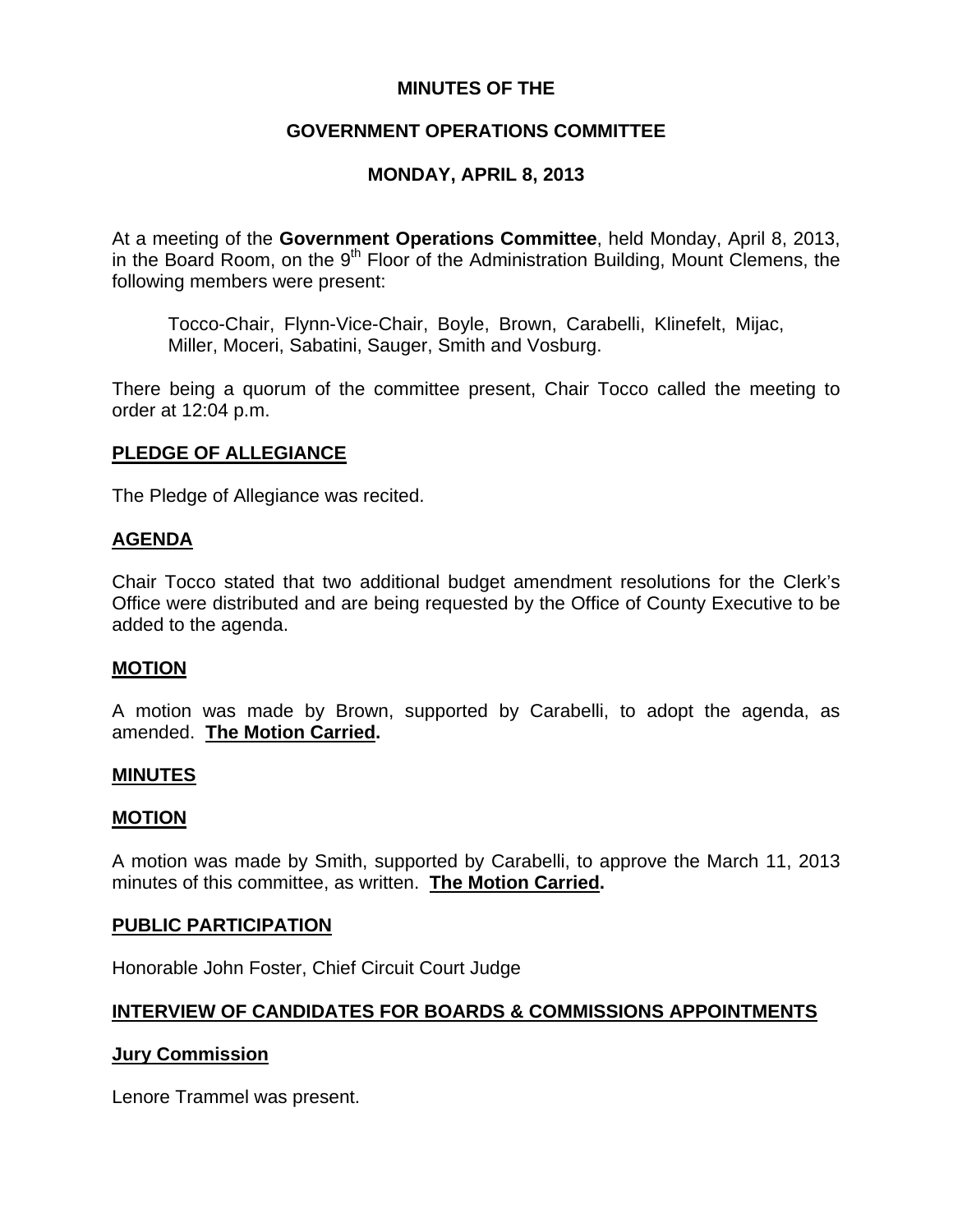## **APPOINTMENTS**

#### **Jury Commission**

### **COMMITTEE RECOMMENDATION – MOTION**

A motion was made by Carabelli, supported by Miller, to recommend that the Board of Commissioners concur in the recommendation of the 16<sup>th</sup> Judicial Circuit Court Bench and approve the appointment of Lenore Trammel to the Jury Commission for a six year term beginning June 1, 2013 to May 31, 2019; Further, a copy of this Board of Commissioners' action is directed to be delivered forthwith to the Office of the County Executive. **THE MOTION CARRIED.** 

## **APPROVE CONTRACT WITH BELLANCA LaBARGE, P.C./CLERK/REGISTER OF DEEDS**

Carmella Sabaugh introduced Russ LaBarge, Jake LaBarge and Pat Swick, representatives from the law firm who will be handling this.

The following commissioners spoke: Klinefelt and Carabelli.

#### **MOTION**

A motion was made by Sauger, supported by Mijac, to forward to the Finance Committee a recommendation to authorize the Clerk/Register of Deeds to enter into a professional services contract with Bellanca LaBarge, PC, to develop and implement the recommended processes, agreements and policies needed to establish a tract index in the Office of the Macomb County Register of Deeds at a cost not to exceed \$214,000 over two years; funds are available in the Register of Deeds Automation Fund #27023601, the use of which is restricted by state law to automation and technology improvements in the Office of the Register of Deeds; Further, authorize the transfer in this fund of \$214,000 from New Equipment 97002 to Contract Services – Professional 80142 with any remaining funds carried over each budget year for use during this twoyear contract. **The Motion Carried.** 

## **APPROVE CONTRACT WITH ACS ENTERPRISE SOLUTIONS, LLC, FOR COMPUTER INDEX IMPROVEMENTS OF TAX ID NUMBERS AND ADDRESSES/ CLERK/REGISTER OF DEEDS**

#### **MOTION**

A motion was made by Vosburg, supported by Brown, to forward to the Finance Committee a recommendation to approve the Register of Deeds contract with ACS Enterprise Solutions, LLC for computer index improvements of tax ID numbers and addresses at a rate of \$150 per hour for 275 hours at a total cost not to exceed \$41,250; funds are available in the Register of Deeds Technology Fund 27023601, which is restricted to Register of Deeds improvements. **The Motion Carried.**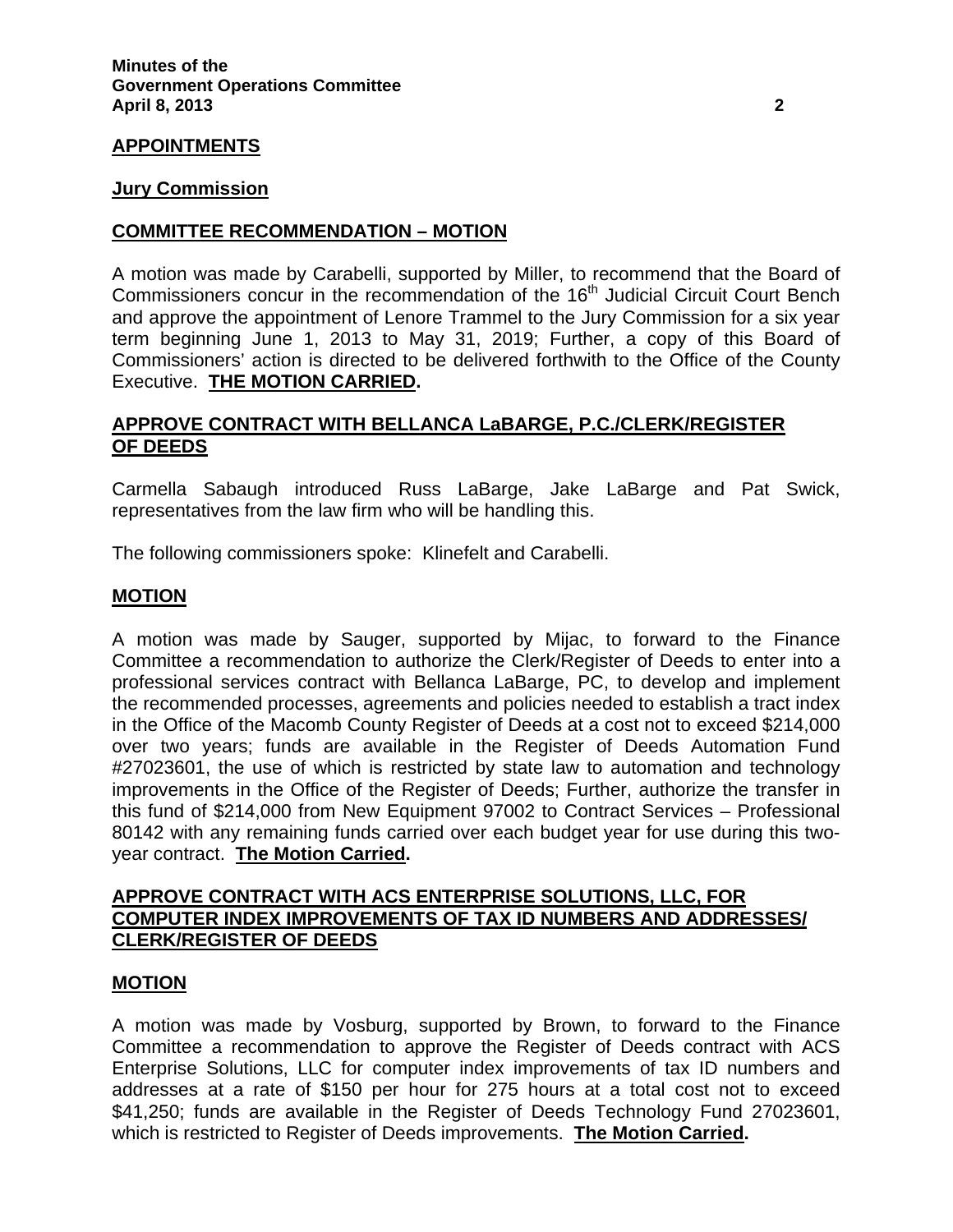## **APPROVE CONTRACT WITH ACS ENTERPRISE SOLUTIONS, LLC, FOR COMPUTER INDEX IMPROVEMENTS OF NAME FIELD STANDARDIZATION/ CLERK/REGISTER OF DEEDS**

### **MOTION**

A motion was made by Miller, supported by Smith, to forward to the Finance Committee a recommendation to approve the Register of Deeds contract with ACS Enterprise Solutions, LLC for computer index improvements of name field standardization for 2.2 million documents at a cost of \$0.44 per document for a total cost not to exceed \$488,750 per year for two years for a total two-year contract price not to exceed \$977,500; funds are available in the Register of Deeds Technology Fund 27023601, which is restricted to Register of Deeds improvements. **The Motion Carried.** 

## **BUDGET AMENDMENT/CLERK/REGISTER OF DEEDS**

#### **MOTION**

A motion was made by Miller, supported by Carabelli, to forward to the Finance Committee a recommendation to authorize a budget amendment in the amount of \$35,200 to provide funding that will allow the Clerk/Register of Deeds to hire two temporary workers for up to six months and purchase the counter in the lobby of the Courthouse; the budget amendment will be budget neutral by increasing charges for service revenue by \$35,200, with a corresponding increase in expenses of \$35,200 (Salaries and Wages \$25,160 + Fringe Benefits \$2,040 + New Equipment \$8,000); Further, this budget action addresses budgetary issues only. It does not constitute the Commission's approval of any County contract. If a contract requires Commission approval under the County's Contracting Policy or the County's Procurement Ordinance, such approval must be sought separately. **The Motion Carried.** 

## **BUDGET AMENDMENT/CLERK'S OFFICE/REGISTER OF DEEDS/AUTOMATION FUND-CONTRACT SERVICES**

The following commissioner spoke: Carabelli.

## **MOTION**

A motion was made by Miller, supported by Carabelli, to forward to the Finance Committee a recommendation to authorize a budget amendment to increase the Register of Deeds Automation Fund – Contract Services (27023601 – 80128) by \$41,250 to be balanced with a corresponding increase to the Automation Fund fund balance (27023601 – 69905); Further, this budget action addresses budgetary issues only. It does not constitute the Commission's approval of any County contract. If a contract requires Commission approval under the County's Contracting Policy or the County's Procurement Ordinance, such approval must be sought separately. **The Motion Carried.**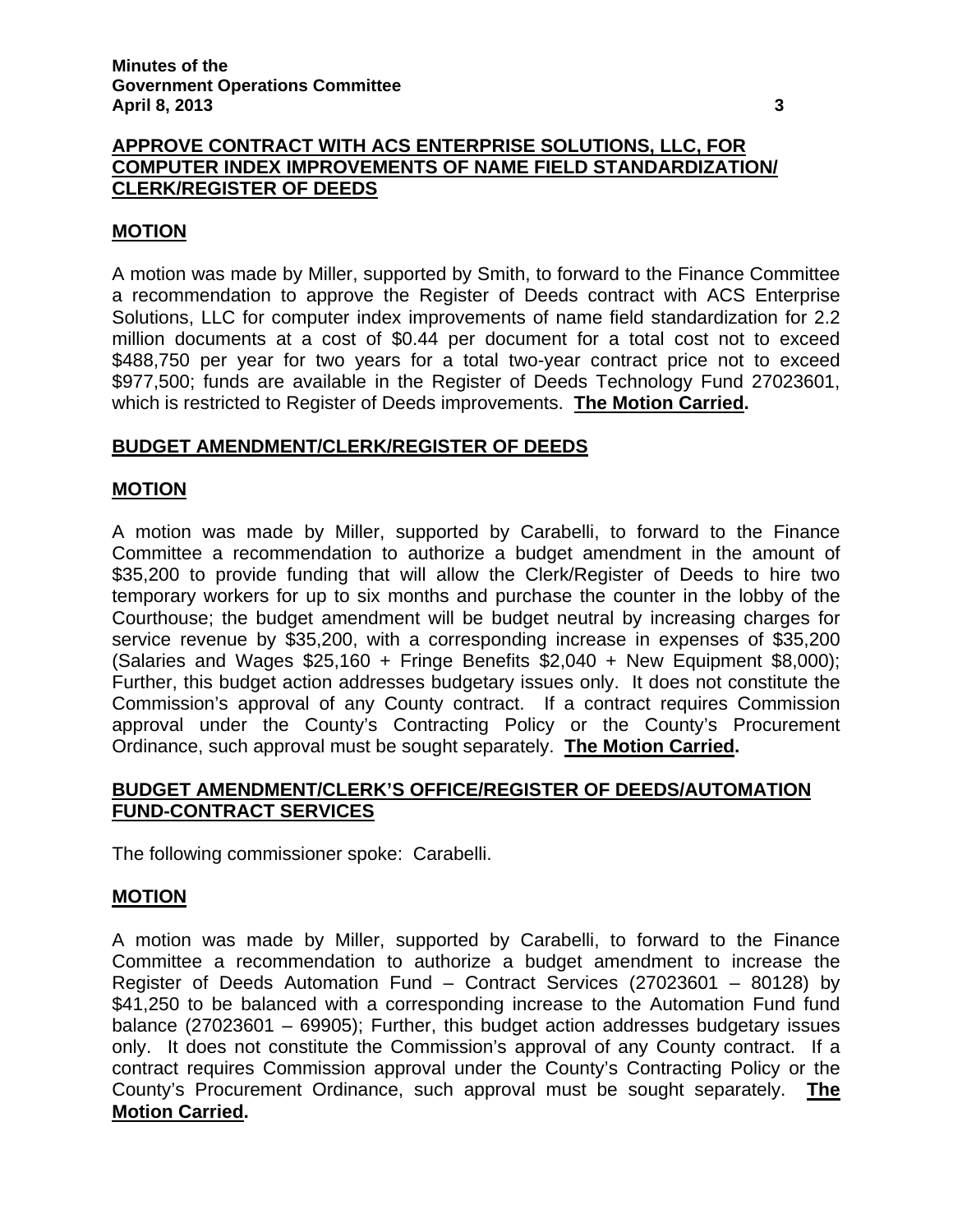## **BUDGET AMENDMENT/CLERK'S OFFICE/REGISTER OF DEEDS/AUTOMATION FUND-CONTRACT SERVICES**

## **MOTION**

A motion was made by Brown, supported by Moceri, to forward to the Finance Committee a recommendation to authorize a budget amendment to increase the Register of Deeds Automation Fund – Contract Services (27023601 – 80128) by \$488,750, for each of the years 2013 and 2014, for a total two-year adjustment of \$977,500 with any additional funds carried over each year to be used through the term of the two-year contract, to be balanced with a corresponding increase to the Automation Fund fund balance (27023601 – 69905); Further, this budget action addresses budgetary issues only. It does not constitute the Commission's approval of any County contract. If a contract requires Commission approval under the County's Contracting Policy or the County's Procurement Ordinance, such approval must be sought separately. **The Motion Carried.** 

## **MONTHLY REPORT FROM CORPORATION COUNSEL**

Frank Krycia reported on the activities of their office over the last month relative to the Board of Commissioners and provided an update on litigation.

The following commissioners spoke: Carabelli, Brown, Klinefelt and Vosburg.

## **MOTION**

A motion was made by Carabelli, supported by Sabatini, to receive and file the report from Corporation Counsel. **The Motion Carried.** 

## **REVIEW OF FORMAT FOR FUTURE CORPORATION COUNSEL MONTHLY REPORTS**

Chair Tocco stated that a memorandum from George Brumbaugh was provided responding to the request for additional information on pending litigation.

The following commissioners spoke: Flynn and Brown.

Commissioner Brown requested that an accumulative report be provided quarterly on pending litigation and include the department involved.

## **COMMITTEE RECOMMENDATION – MOTION**

A motion was made by Sauger, supported by Miller, to recommend that the Board of Commissioners approve the proposed format for future Corporation Counsel monthly reports, with an accumulative report on pending litigation and the department involved to be provided quarterly; Further, a copy of this Board of Commissioners' action is directed to be delivered forthwith to the Office of the County Executive. **THE MOTION CARRIED.**